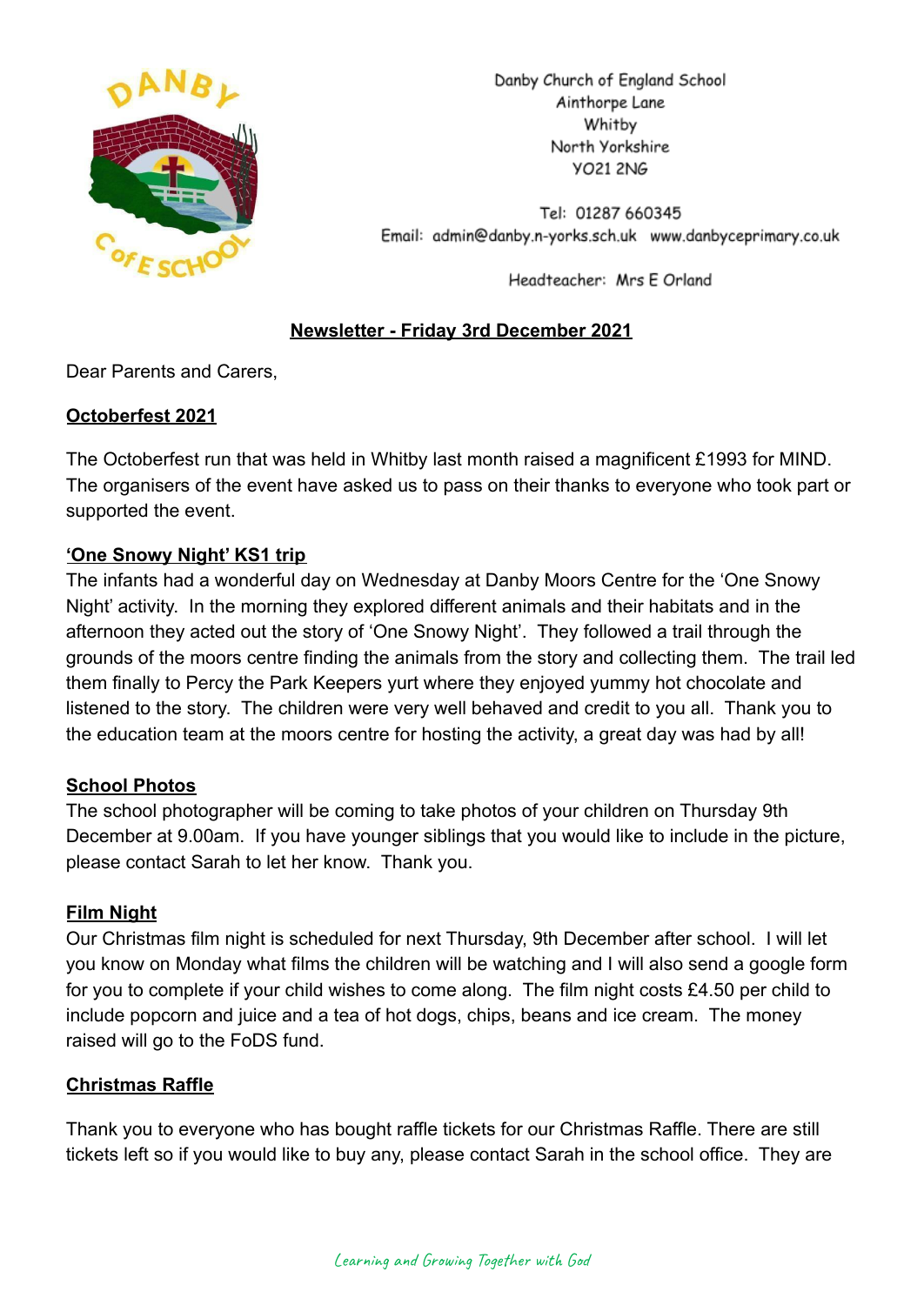£1.00 per ticket, £5.00 per book. We have some lovely prizes such as a Hamper, voucher from Fox and Hounds, Ainthorpe and plenty more!

# **'Save the Children' Christmas Jumper Day**

Next Friday, 10th December is Christmas jumper day to raise money for the 'Save the Children' charity. Christmas jumpers and non uniform bottoms may be worn that day. Please do not feel that you have to go out and buy a Christmas jumper specially for this. Just decorate old ones with tinsel, glitter or whatever magical sparkly stuff you can find! Any donations will be greatly appreciated and will be collected in the morning.

### **Christmas Dinner**

Jen will be cooking a Christmas dinner for us in school on Wednesday 15th December. This will be Roast Turkey and all trimmings followed by Christmas biscuits. Children may wear a Christmas jumper that day instead of their school jumper if they wish.

#### **Christmas Service**

Our Christmas service is scheduled to take place on Tuesday 14th December at St Hilda's Church, Danby Dale at 6pm. A decision will be made by the end of next week as to whether this event will be able to take place dependent on the current guidance and the local covid circumstances. Please note that in order to comply with the church guidance and NYCC guidance the number of adults per family will be limited to two. and to prevent mingling refreshments will sadly not be being served this year. If this event is cancelled we will record an event in school to send to parents.

#### **Christmas Party**

The children's Christmas party will be on Thursday 16th December in the afternoon after a party lunch. As it is school photo day, we suggest children come into school in uniform but bring their party clothes to change into.

#### **Easy fundraising**

Do you do your Christmas shopping online? If you do you could help FoDS raise money with no cost or effort from you! We are registered with easyfundraising.org.uk which gives the Friends of Danby School donations if you shop online and sign up to support Danby CE VA Primary School.

It's a really easy way to raise money – you just use the easyfundraising site to shop online with more than 3,300 well known online stores like Amazon, Argos, John Lewis, ASOS, Booking.com, eBay, Boden, and M&S and when you make a purchase, the retailer sends us a free donation, at no extra cost to you.

FoDS would love to raise as much as possible for contributions towards travel costs, swimming lessons, residential trips and many more activities for the children.

Please visit our easyfundraising page at: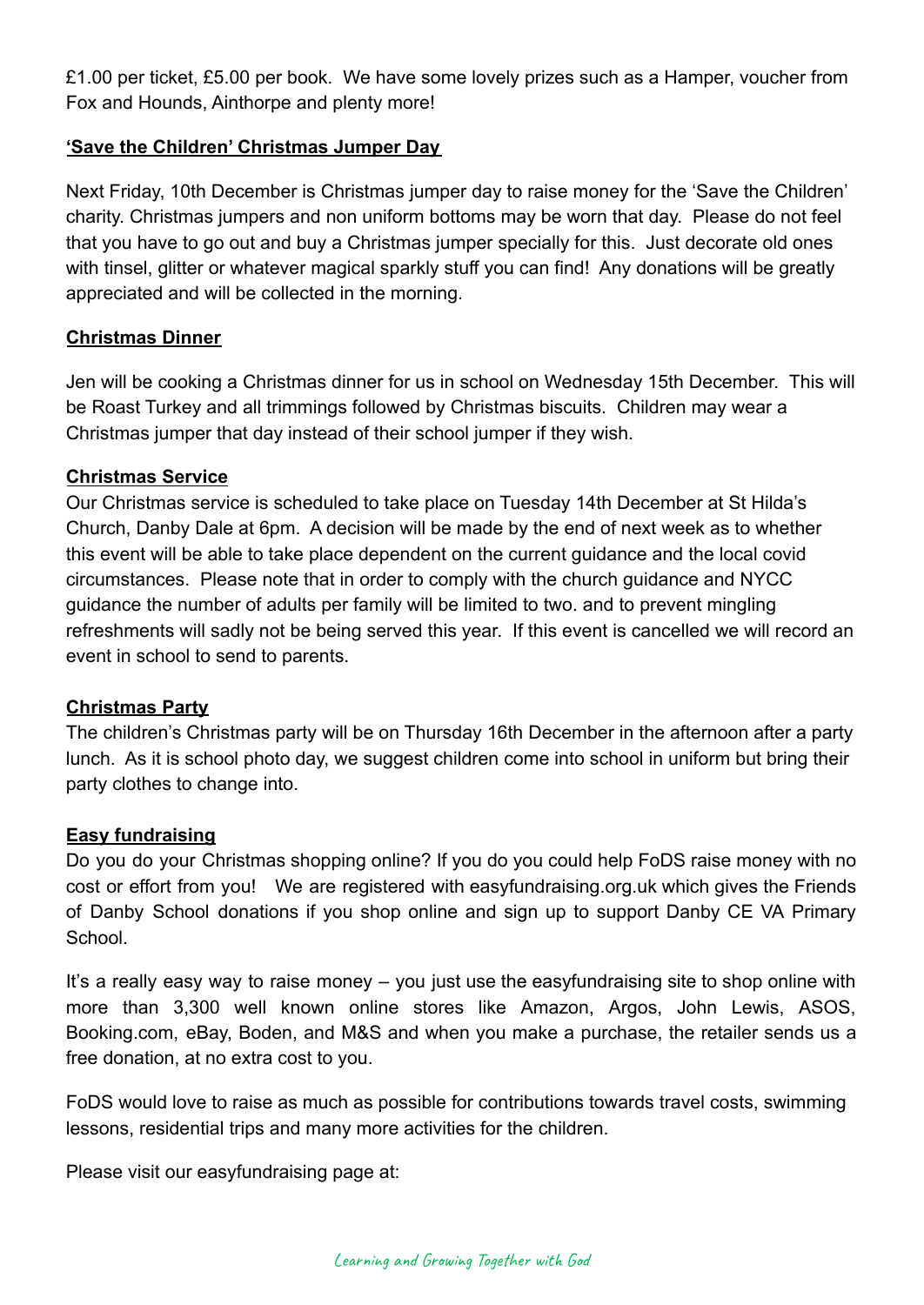and click 'join us'. Thank you.

#### **Coop Community Fund**

If you haven't done so already, don't forget to support Danby School in the Co-op Community Fund. If you have a co-op membership card, just log onto your account and select our cause then swipe or scan your membership card every time you shop. [Click here](https://co-operate.coop.co.uk/groups/danby-church-of-england-primary-school/) for more information about our cause. Thank you in advance for your support to our children and our school.

#### **Diary Dates**

| <b>Swimming</b>                                                           | Thursdays, 9/12                     |
|---------------------------------------------------------------------------|-------------------------------------|
| <b>School photos</b>                                                      | Thursday 9th December               |
| <b>FoDS Christmas Film Night</b>                                          | Thursday 9th December 3.30pm-5.30pm |
| <b>Christmas Jumper Day for 'Save the</b><br>Children'                    | Friday 10th December                |
| <b>Christmas Carol Service - St Hilda's</b><br><b>Church Danby at 6pm</b> | Tuesday 14th December               |
| <b>School Christmas Dinner</b>                                            | Wednesday 15th December             |
| <b>School Christmas Party Afternoon</b>                                   | Thursday 16th December              |
| <b>Break up for Christmas holiday</b>                                     | Friday 17th December 2021 at 3.30pm |

Next week I will be at Danby on Tuesday and Thursday, and Egton on Monday, Wednesday and Friday.

With best wishes,

Loz Orland

Liz Orland Headteacher

**The information below has not changed but is still relevant.**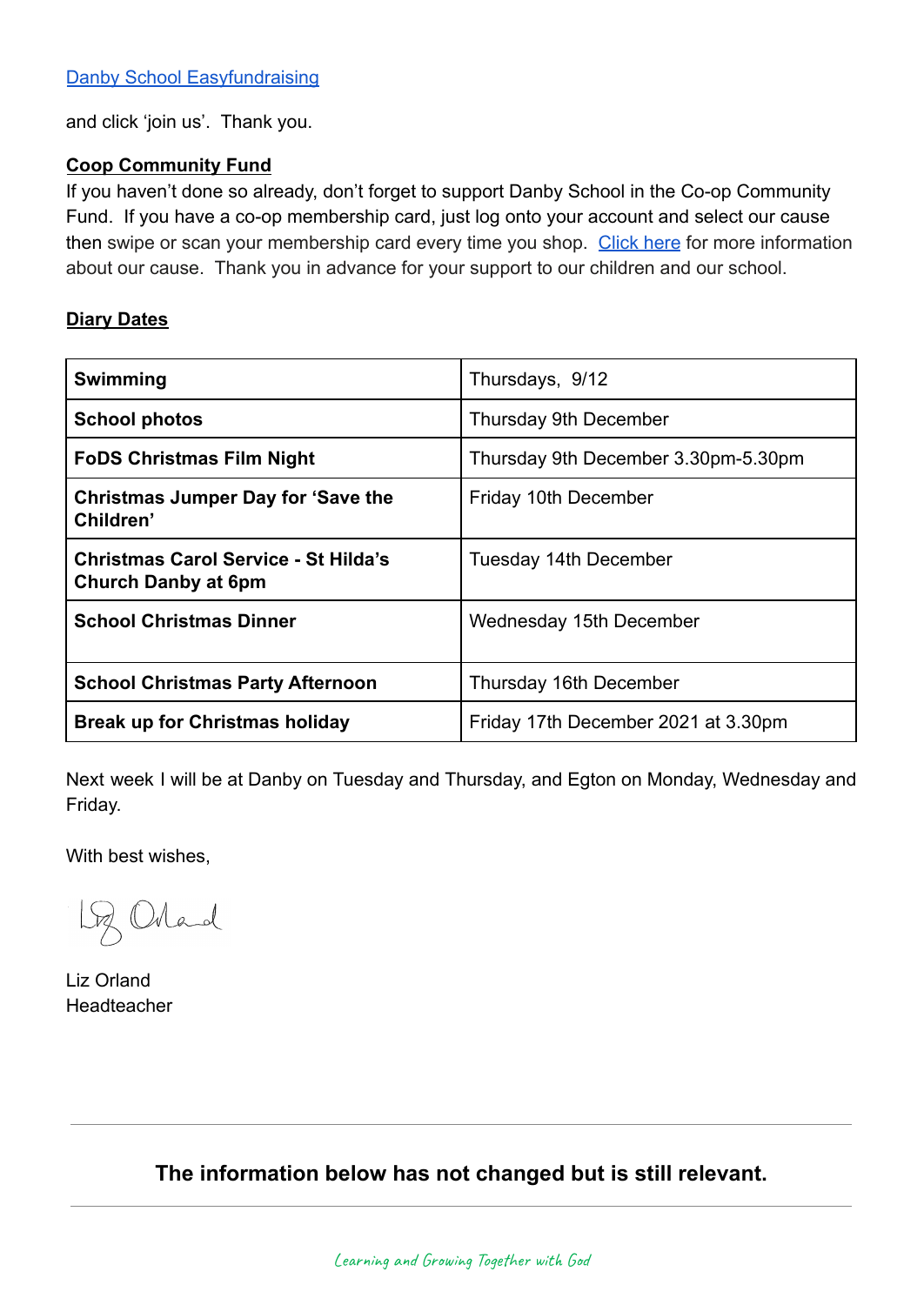# **Covid-19 current rules on self isolation**

Individuals are not required to self-isolate if they live in the same household as someone with COVID-19, or are a close contact of someone with COVID-19, and any of the following apply:

- they are fully vaccinated
- they are below the age of 18 years and 6 months
- · they have taken part in or are currently part of an approved COVID-19 vaccine trial
- · they are not able to get vaccinated for medical reasons

Instead NHS Test and Trace will make contact and advise that a PCR test is taken.

Therefore, children are allowed to come to school even if someone in their household has tested positive but only if they have no symptoms themselves.

Pupils, staff and other adults must not come into the school if they have symptoms, have had a positive test result or other reasons requiring them to stay at home due to the risk of them passing on COVID-19 (for example, they are required to quarantine).

#### **Breakfast Club**

Just a reminder that breakfast club is available daily from 8am. Bookings are not always necessary. £2.50 per child including breakfast.

#### **Esk Moors Caring Activity Club**

The Kid's Activity Club run by Esk Moors Caring runs from 5.00pm - 6.00pm at Danby Village Hall and is only £2.00 per child. Children over 8 can attend unaccompanied, children between 5-8 years old, please bring an adult. Please support your local club if you can.

#### **Computers for Sale**

As both schools have shifted onto use of laptops and Chromebooks in our classrooms, we have a number of PC's, monitors and keyboards available for purchase from Danby School if anyone is interested. They have all been cleaned of any data and are ready to be collected immediately. All money raised will go into school funds. Payment can be made via bank transfer, cash or cheque and the full amount is payable on collection. Below is a list of available items:

# **PC**

Dell Optiplex 380 Small Form Factor Intel Pentium Dual-Core E5500 (2.8Ghz) 3GB RAM DVD-ReWriter 120GB Hard Disk Drive 8x USBs (6-Rear 2-Front) Inbuild Sound